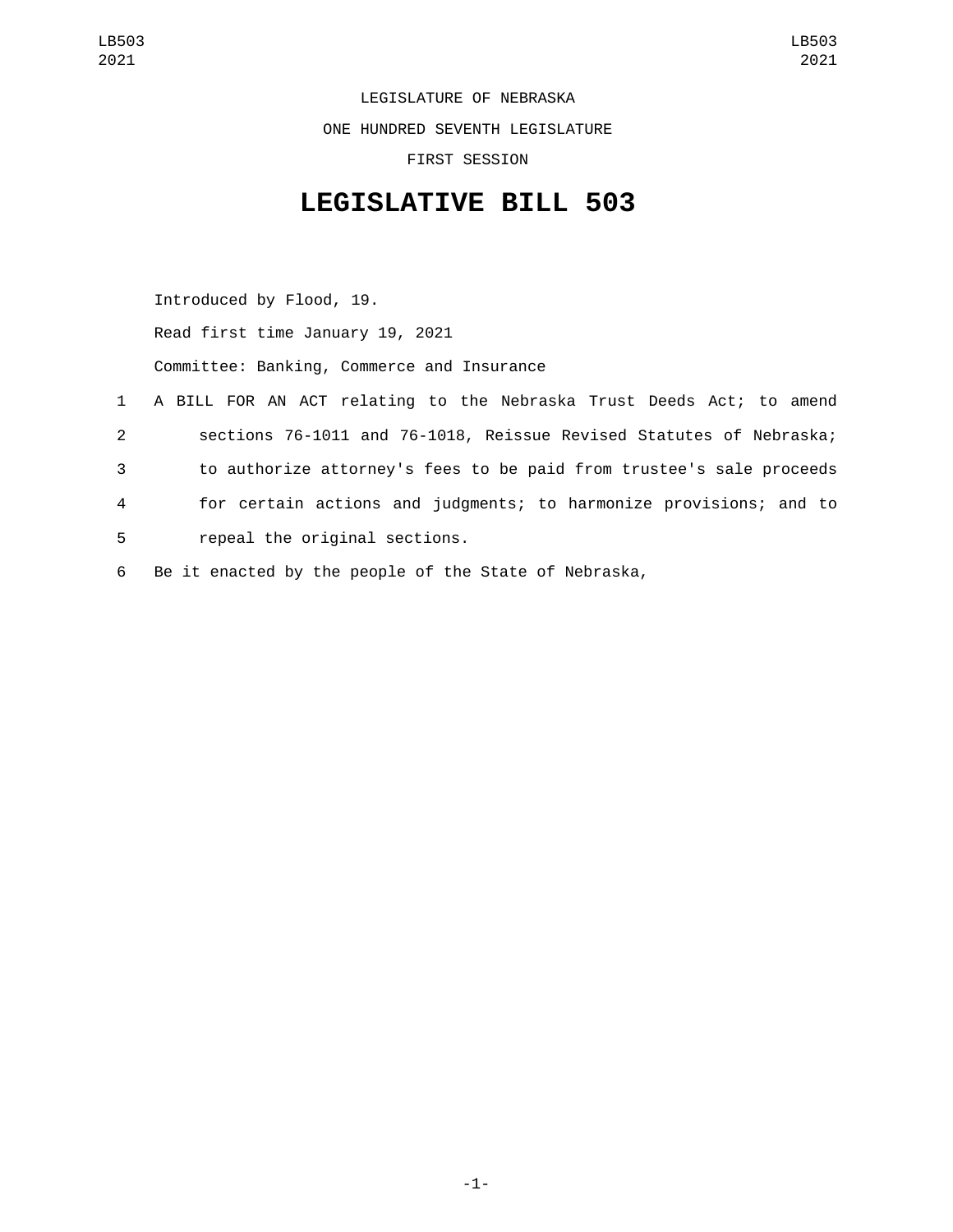| 1              | Section 1. If a court enters a judgment in favor of the holder of a       |
|----------------|---------------------------------------------------------------------------|
| $\overline{2}$ | trust deed, mortgage, or other lien in any interpleader action, action    |
| 3              | for declaratory judgment, or any other similar action resulting from an   |
| 4              | objection to or the uncertainty of the proposed payment of proceeds of    |
| 5              | the trustee's sale by the trustee to such holders of trust deeds,         |
| 6              | mortgages, or other liens, the court shall order the objecting party or   |
| 7              | parties who, without a good faith reason, objected to the proposed        |
| 8              | payment of proceeds of the trustee's sale by the trustee, to pay the      |
| 9              | reasonable attorney's fees and court costs of any such holder. A judgment |
| 10             | in favor of the holder of a trust deed, mortgage, or other lien in an     |
| 11             | amount equal to or greater than the portion of funds paid into the court  |
| 12             | by the trustee to which such holder claimed to be entitled shall be a     |
| 13             | rebuttable presumption that the objecting party or parties did not have a |
| 14             | good faith reason to object.                                              |
| 15             | Sec. 2. Section 76-1011, Reissue Revised Statutes of Nebraska, is         |
| 16             | amended to read:                                                          |

17 76-1011 (1) The trustee shall apply the proceeds of the trustee's sale in the following order of priority: The trustee shall apply the proceeds of the trustee's sale, first, to the costs and expenses of exercising the power of sale and of the sale, including the payment of the trustee's fees actually incurred not to exceed the amount which may be provided for in the trust deed, second, to payment of the obligation secured by the trust deed, third, to the payment of junior trust deeds, mortgages, or other lienholders, and the balance, if any, to the person 25 or persons legally entitled thereto.

 (a) First, the proceeds shall be applied to the costs and expenses of exercising the power of sale and of the sale, including the payment of the trustee's fees actually incurred not to exceed the amount which may 29 be provided for in the trust deed;

 (b) Second, the proceeds shall be applied to payment of the 31 obligation secured by the trust deed;

-2-